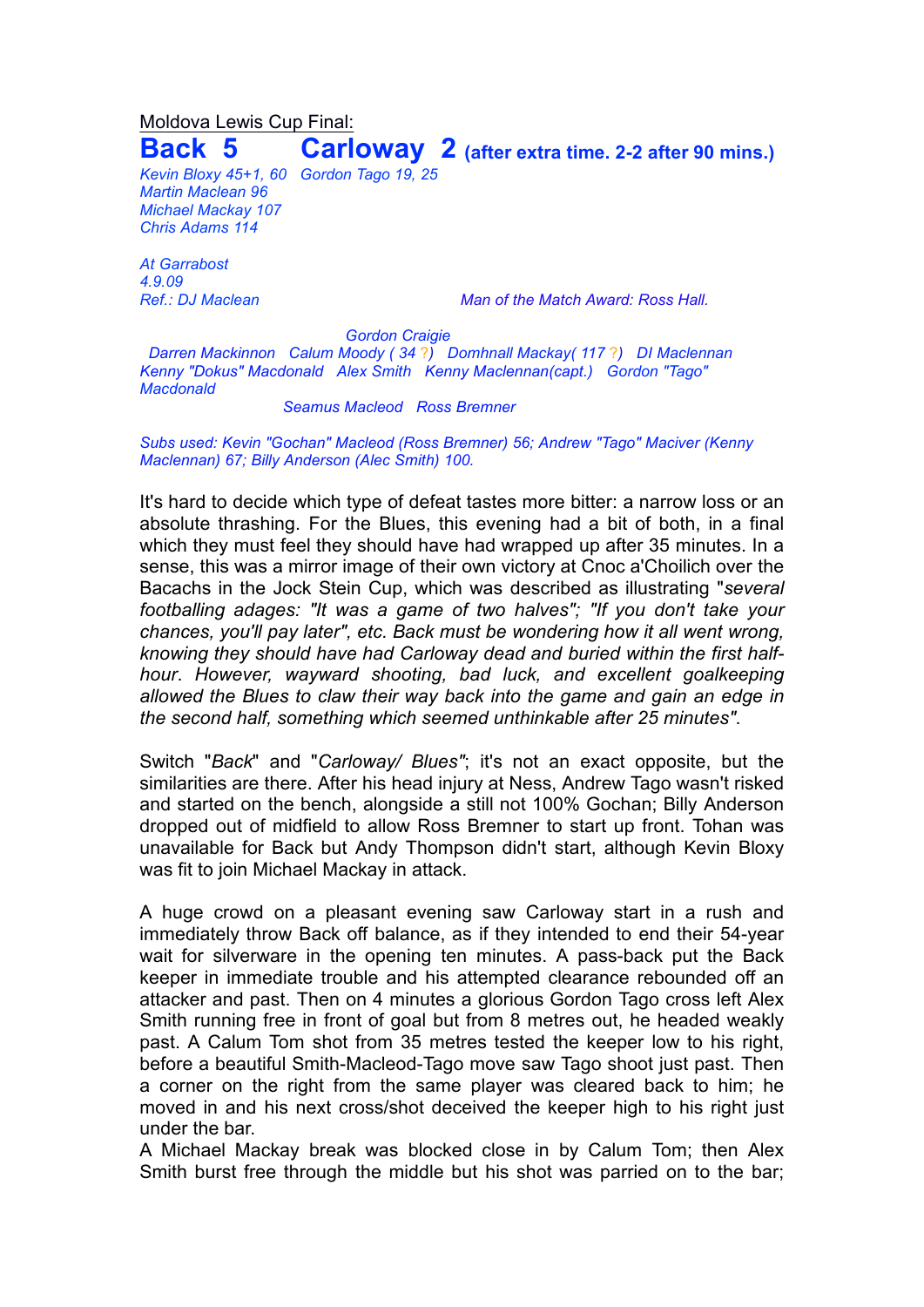Tago, following up, bundled the ball home. Moments later a scramble in the Bacachs' box led to the keeper just managing to divert a poke forward with his knee on to the post and away. At this stage Back were reeling, but within the the space of ten minutes, the whole pattern of the contest seemed to turn on its head.

Dano switched Michael Mackay right, away from the vice-like grip of Domhnall Mackay, and he began to spread the Carloway defence; Bloxy now had space between and beyond Moody and Mackay to drift and run; the Blues' back four were now occupied and couldn't push forward as additional midfield. Kenny Beag was now Makalele and had to battle to hold. The Carloway midfield evaporated and the killer ball to Tago disappeared. Ross Hall started to hold the line and spread his trademark passes forward, and Martin Maclean appeared as an attacking force.

On 35 minutes a series of corners pressed Carloway, leading to a scramble which ended with Craigie saving well on his right and the spinning ball being booted off the line; then Bloxy shot over, but it was no surprise, deep in injurytime, when Bloxy broke free to convert a low Mackay cross from 8 metres.

The momentum remained with Back in the second half, although Carloway's back line stayed resilient. A stalemate developed. Gochan replaced Bremner early, but without midfield support, the Blues could not create chances. The chances came Back's - especially Bloxy's - way, and on the hour, a glorious ball from midfield saw him escape the offside trap to run in on goal and beat the helpless Craigie.

Moments later, the keeper saved bravely at the striker's feet. Andrew Tago replaced Kenny Beag but still they could not stem the flow. Craigie again saved well from Bloxy, then had to move smartly to block the rebound after a Mackay shot came back off the bar. Then, suddenly, Carloway appeared to gain a second wind and dominated the last fifteen minutes of normal time. A Mackinnon run and cross was almost deflected home, before Gochan seemed to have beaten the offside trap on 77 minutes to convert a cross from the left but was adjudged offside. Calum Tom headed a Gordon Tago corner over, before Tago himself headed over when well-placed. In the dying seconds, Tago again broke free but shot past.

In the early dusk, both sides had near things, before a sweeping cross from the right saw Maclean control the ball, and turn past his marker to convert from the left edge of the 6 metre box. Everyone seemed to know that was the Golden Goal, though the Blues now went for broke, pouring forward and opening up huge gaps for Chris Adams (on for Bloxy) and Mackay on the break. A massed Back defence simply had to block and boot the ball forward to their two remaining men up front. Thus, an Adams break down the right saw a low cut-back being met by an inrushing and unmarked Mackay, about ten metres out in front of goal. Then, Craigie had to come rushing out to clear a long ball on the right but Adams intercepted the attempted clearance, stayed calm, and curled the ball round a despairing defender from about 20 metres.